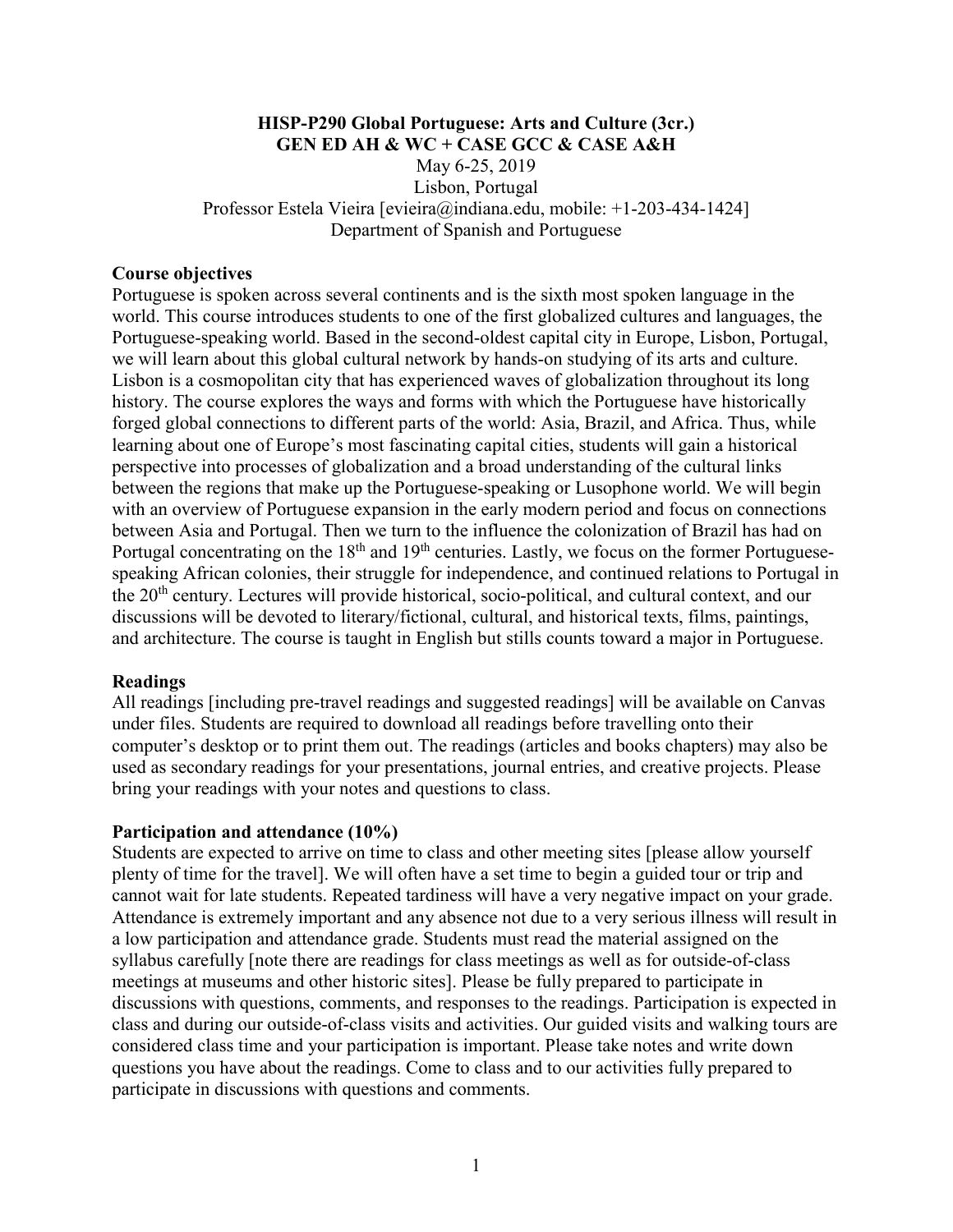These are some of the characteristics of the participation and attendance grade:

**A** The student is never absent or late to anything, reads and carefully prepares assignments, brings to class and other sites questions, doubts, and comments about the readings, participates frequently and voluntarily in discussions, works actively in group or partner work, often leading the group in positive directions, underlines and marks the readings, makes pertinent comments and asks significant questions, and is attentive and engaged.

**B** The student is absent or late once or twice, prepares readings and assignments but does not often take notes, underline, or bring prepared comments or questions, participates actively in class only a couple of times, works well with a partner or in small groups, but does not lead or always make significant contributions to class discussions.

**C** The student is absent or late twice or more times, occassionally prepares readings or assignments, seldomly participates voluntarily in class discussions and is passive in group or partner work.

## **Self-guided walking tour report (10%)**

Students will choose one of the suggested guided tours from the book available on Canvas, *Caminhar por Lisboa* [Walking through Lisbon] by Anísio Franco to do with 1 or 2 classmates. No more than 3 students can go together. Each student will compile an individual report of the tour using text, visuals, and other forms of documentation chosen by the student [these can be oral recordings, objects acquired or found, drawings, creative writing, etc.] The report should include at least 2 double-spaced pages of text in addition to visuals and other materials. Students will briefly present to their classmates the highlights of their tour as well as the questions they were left with after their walking experience. Any student that finds the length of the walk to be too much (the tours range from 2.5km to 8km) can focus on a shorter section of the tour and dedicate to that part the same amount of time the entire walk would take. Please upload your report on Canvas by **Sunday, May 12 by 6pm**. A rubric is available on Canvas with more specific expectations.

## **In-class exam (20%)**

Students will have an in-class exam on **Thursday, May 23**. The exam will cover the readings as well as the material prepared and reviewed on the site visits and fieldtrips. The exam will consist of definitions of terms, identification of materials (images, maps, passages, quotes, etc.) followed by short-answer questions based on that material.

# **Three creative projects**  $(15\% \text{ x } 3 = 45\%)$

Students will write and prepare three short papers or creative projects that combine written analysis with visual documentation and creative expression. For each project please include a bibliography of sources used. Please follow the *MLA Handbook* for formatting, citations, and bibliography found here: [https://owl.english.purdue.edu/owl/resource/747/01/.](https://owl.english.purdue.edu/owl/resource/747/01/) Each project should include at least 1 secondary source [articles or book chapters]. These can be readings we do in class and other relevant sources. Please upload your reports/papers on Canvas. A rubric is available on Canvas with more specific expectations.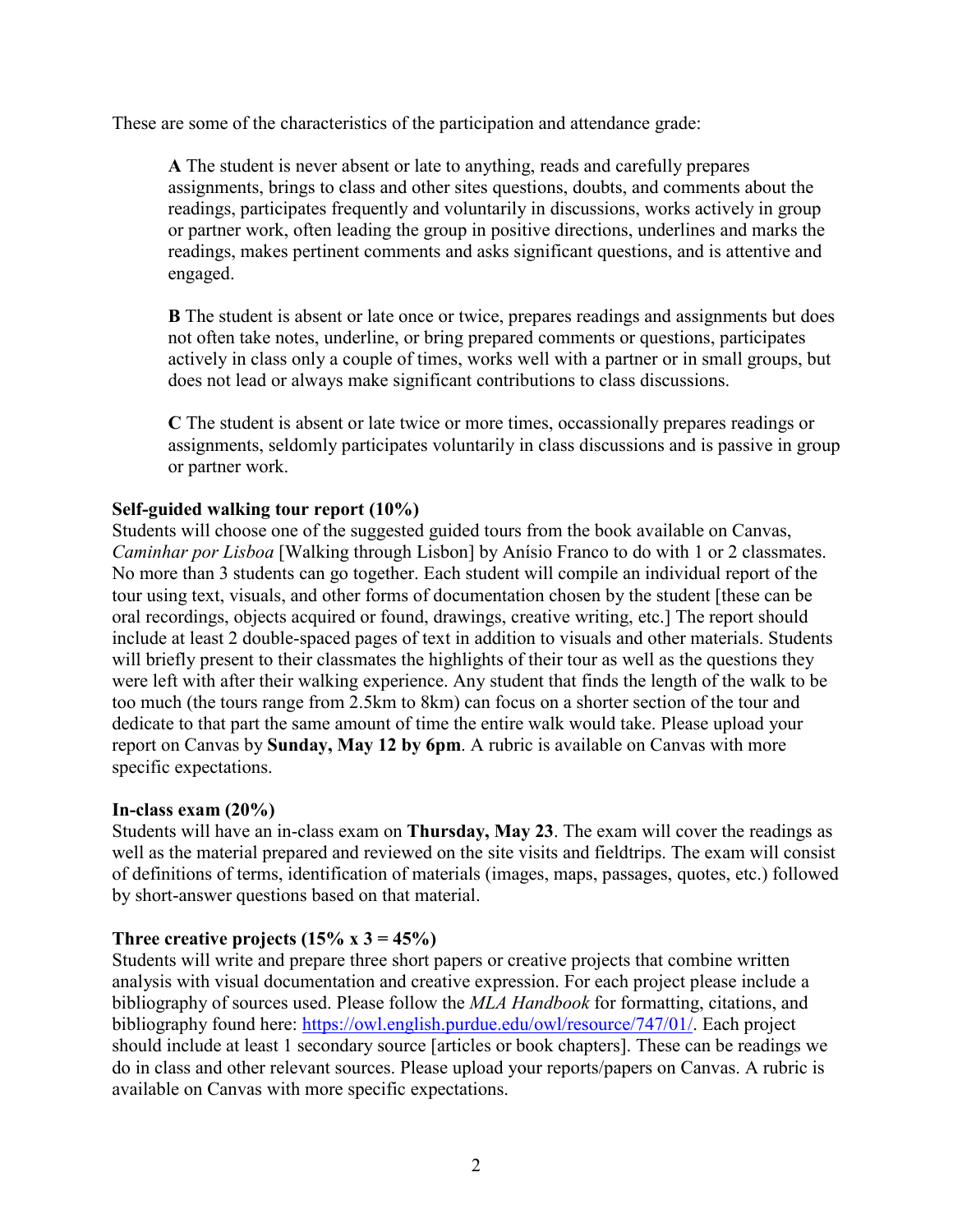- Project 1: The first project will consist of a report documenting the **scavenger-hunt** assigned. Students will be assigned a specific scavenger hunt. They will need to explore the city and find the cultural material or places assigned on the scavenger hunt. Students will complete a report documenting their search [these can be images or written descriptions]. Students will present some of their results to the class. The scavengerhunt is due **Sunday, May 19 by 6pm**.
- Project 2: The second project will consist of **journal entries**. Students will prepare written responses to the site visits, fieldtrips, walking tours, or other experiences they wish to document or respond to. Entries should be at least 1-2 double-spaced pages in length. At least 5 entries are expected but students may wish to write more if they wish. Please upload the journal entries by **Saturday, May 25 by 6pm**.
- Project 3: For the third project students will create a **book of symbols** that incorporates the readings and the sites/museums visited. The book should consist of 5-7 symbols, each symbol should include 1 double-spaced long paragraph description, including logistical and historical information, along with a justification for why you chose the specific cultural symbol, what it represents, if there are various interpretations to its meaning, and any controversy associated with it. Symbols can be something tangible or abstract. Besides the description and interpretation of the symbol, students need to illustrate or visually document the cultural symbol as well, this can include an image [digital or drawn or painted], a video, a prop or object, etc. The book of symbols is due on Canvas by **Wednesday, May 22 by 6pm**.

# **Final presentation (15%)**

On **Thursday, May 23**, students will give an in-class presentation based on one of the symbols chosen from their book of symbols. Students can be creative in their presentations, use visuals, other media, props, and performance-based presentations. The symbol chosen should be analyzed in relation and make a clear and direct reference to the texts, films, artistic objects, structures, etc. studied in class or during fieldtrips and visits. The analysis of the symbol must engage with the topics, themes, and critical approaches we studied in class. Please use at least 1- 2 academic articles or other secondary sources relevant to your topic/symbol.

## **Academic integrity**

As a student at IU, you are expected to adhere to the standards and policies detailed in the *Code of Student Rights, Responsibility and Conduct* (*Code*). When you submit an assignment with your name on it, you are signifying that the work contained therein is yours, unless otherwise cited or referenced. Any ideas or materials taken from another source for either written or oral use must be fully acknowledged. If you are unsure about the expectations for completing an assignment or taking a test or exam, be sure to seek clarification beforehand. All suspected violations of the *Code* will be handled according to University policies. Sanctions for academic misconduct may include a failing grade on the assignment, reduction in your final course grade, a failing grade in the course, among other possibilities, and must include a report to the Dean of Students, who may impose additional disciplinary sanctions.

<http://studentcode.iu.edu/responsibilities/academic-misconduct.html>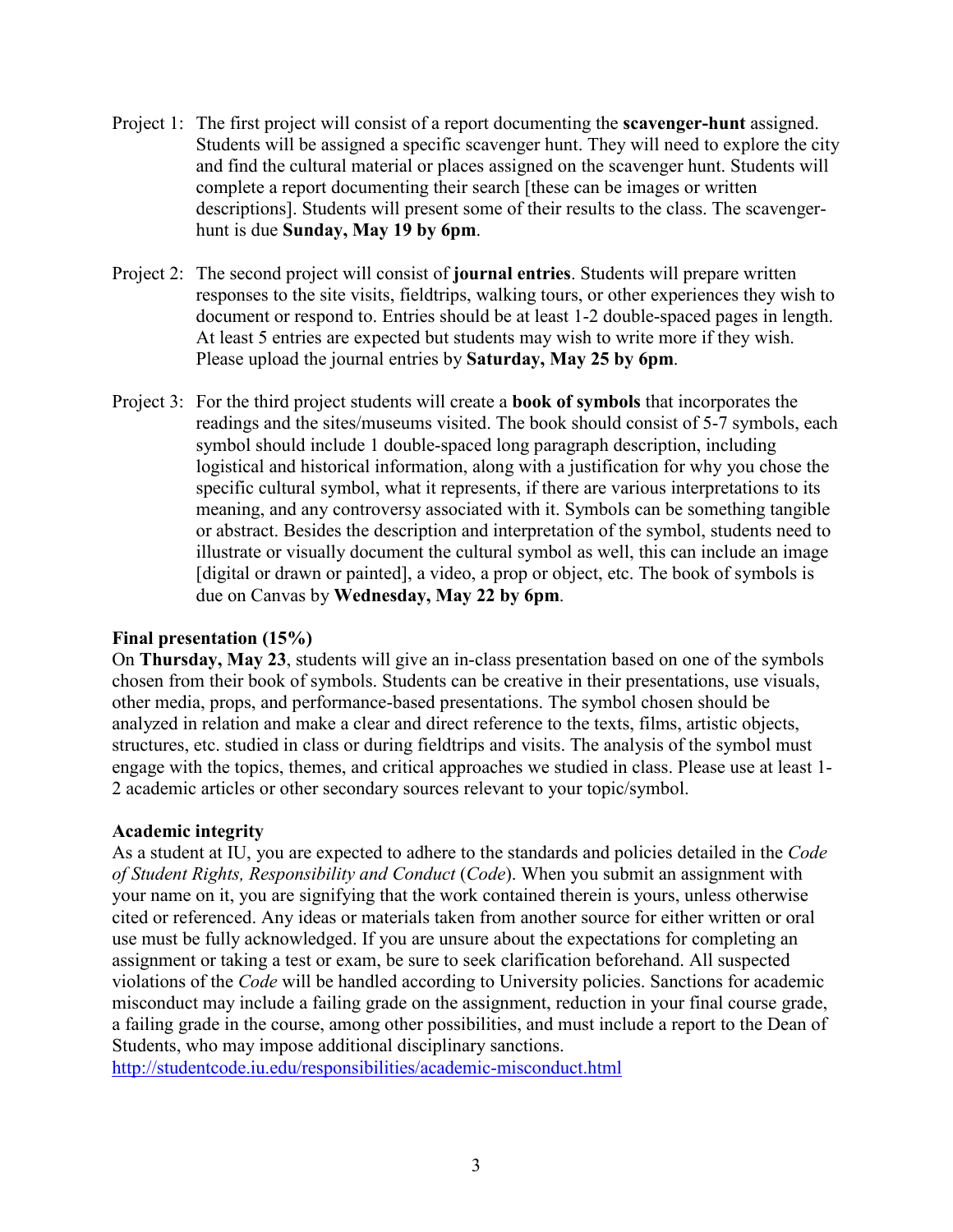| <b>Grading Scale</b>                    |                                                                                                                                                                                                                                                                                                                                                                                                                                                                                                                                                                                                                                    |                                                                        |                                  |            |
|-----------------------------------------|------------------------------------------------------------------------------------------------------------------------------------------------------------------------------------------------------------------------------------------------------------------------------------------------------------------------------------------------------------------------------------------------------------------------------------------------------------------------------------------------------------------------------------------------------------------------------------------------------------------------------------|------------------------------------------------------------------------|----------------------------------|------------|
| $A+=97-100$                             |                                                                                                                                                                                                                                                                                                                                                                                                                                                                                                                                                                                                                                    |                                                                        | $B+=87-89$ $C+=77-79$ $D+=67-69$ | $F = 0-59$ |
| A = 93-96 B = 83-86 C = 73-76 D = 63-66 |                                                                                                                                                                                                                                                                                                                                                                                                                                                                                                                                                                                                                                    |                                                                        |                                  |            |
| $A = 90-92$                             |                                                                                                                                                                                                                                                                                                                                                                                                                                                                                                                                                                                                                                    | $B = 80-82$ $C = 70-72$ $D = 60-62$                                    |                                  |            |
|                                         |                                                                                                                                                                                                                                                                                                                                                                                                                                                                                                                                                                                                                                    | Itinerary, readings, assignments<br>May 6-25, 2019<br>Lisbon, Portugal |                                  |            |
| <b>Monday 6</b>                         | Arrive in Lisbon airport, proceed to arrivals area, look for<br>sign/representative from Study in Portugal Network [SiPN]<br>From around 3:00pm to 6:30pm: orientation, transport cards, settle into<br>apartments, guided bike tour<br>If there is a serious health reason, students can opt-out of the bike tour $+$ read assigned<br>material instead [inform professor ahead of time]                                                                                                                                                                                                                                          |                                                                        |                                  |            |
| Tuesday 7                               | 9:20am: SiPN representative meets you at apartments $\&$ accompanies you<br>to our classroom on the ISEG campus<br>10:00am-12:30pm: in-class meeting [306 Edificio do Quelhas]<br>Readings: Barry Hatton, "Age of Discovery" + Kenneth Maxwell,<br>"Prisoners of History"<br>12:30pm: lunch at ISEG cafeteria [around $5 \in$ ] followed by walking tour<br>[Parliament, Praça das Flores—optional ice-cream, Príncipe Real, São<br>Pedro de Alcantâra, Restauradores]<br>$3:00$ pm-4:30pm: guided tour + tile-painting workshop at National<br>Museum of Tile<br>7:30pm: welcome dinner included [restaurant TBA near apartments] |                                                                        |                                  |            |
| <b>Wednesday 8</b>                      | 9:00am: meet at Cais do Sodré station on train level platform<br>$\sim$ 9:30am-4:00pm [lunch at Restaurant Praça included]<br>Guided visit to Belém, Jerónimos Monastery, Navy Museum, Discoveries<br>Monument, Belém Tower, Belém pastéis [optional pastries]<br>Readings: "Camões poetry" & "Camões Introduction $1"$ + Malyn Newitt<br>"Maritime Empire"                                                                                                                                                                                                                                                                        |                                                                        |                                  |            |
| Thursday 9                              | 10:00am-12:00pm: in-class meeting<br>Readings: Nuno G. Monteiro & António Costa Pinto, "Cultural Myths" +<br>Russel Wood, "World on the Move Intro + Chapter 1"<br>12:00pm: lunch at ISEG on your own<br>1:30pm: guided visit of Museum of the Orient<br>3:00pm: guided visit of Museum of Ancient Art<br>5:00pm: visit and snacks at SiPN/FLAD [Luso-American Foundation]                                                                                                                                                                                                                                                         |                                                                        |                                  |            |
| <b>Friday 10</b>                        | Free day                                                                                                                                                                                                                                                                                                                                                                                                                                                                                                                                                                                                                           |                                                                        |                                  |            |
| <b>Saturday 11</b>                      | Free day                                                                                                                                                                                                                                                                                                                                                                                                                                                                                                                                                                                                                           |                                                                        |                                  |            |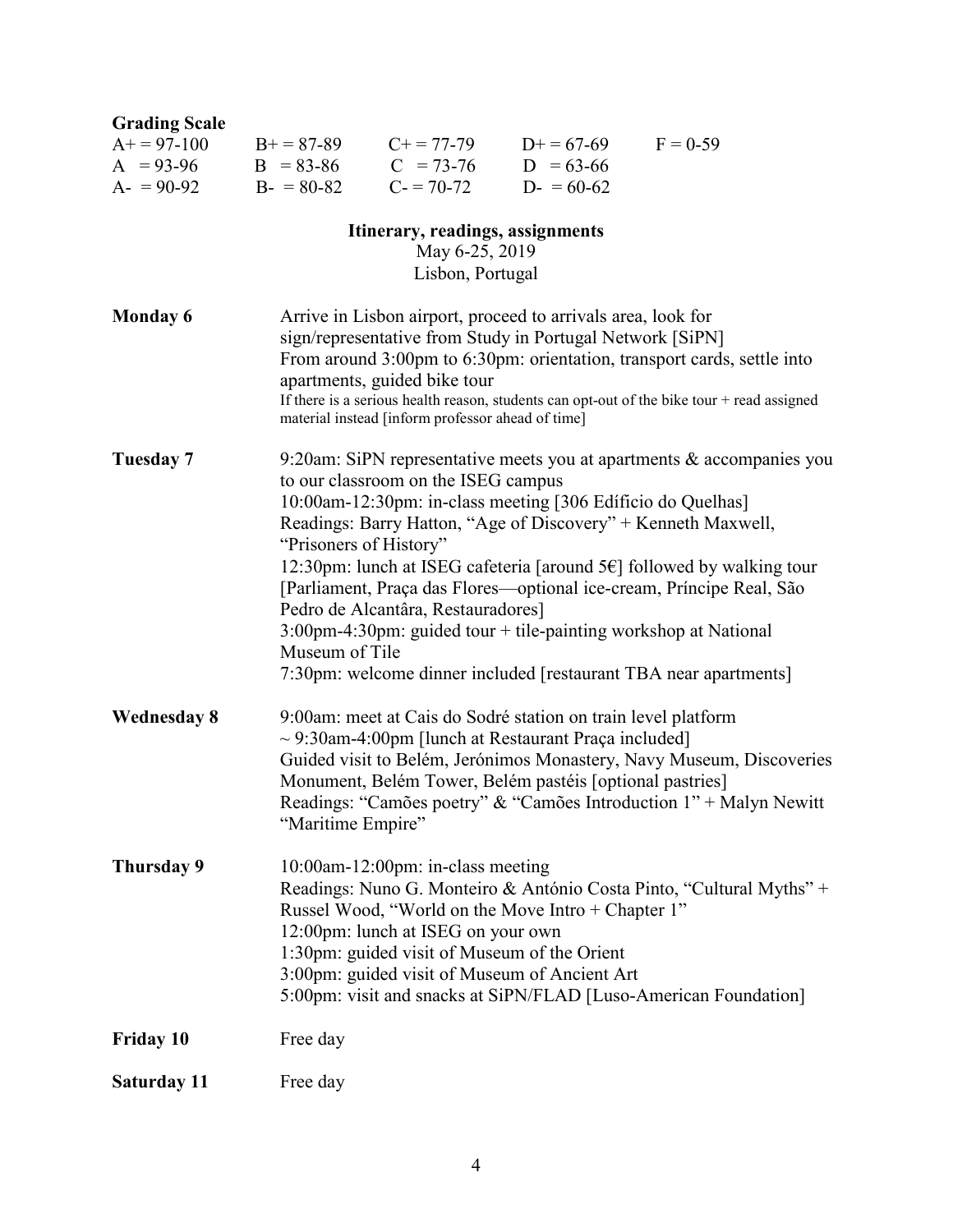| <b>Sunday 12</b>    | 9:30am [meet @ Cais do Sodré station] daytrip to Cascais, Paula Rego<br>Museum, hike, lunch included at Dom Prego, and beach<br>Readings: "Paula Rego" + "Paula Rego 2"<br>For health reasons, students can opt-out of the hike and read assigned material instead<br>[inform professor ahead of time].<br>Self-guided walking tour DUE by 11pm |  |  |
|---------------------|-------------------------------------------------------------------------------------------------------------------------------------------------------------------------------------------------------------------------------------------------------------------------------------------------------------------------------------------------|--|--|
| <b>Monday 13</b>    | 9:00am-11:30am: in-class meeting<br>Reading: Kenneth Maxwell, "Lisbon: The Earthquake of 1755"<br>$11:30$ am-1:00pm: Carmo Convent + Castle                                                                                                                                                                                                     |  |  |
| <b>Tuesday 14</b>   | 10:00am-12:30pm: in-class meeting<br>Readings: Lourenço, "Portugal's Identity" + Macedo, "Portuguese<br>Culture" + "Cultural Networks between Portugal & Brazil"<br>1:00pm: Castle + Lisbon Museum Teatro Romano<br>4:00pm: Saramago Foundation<br>9:30pm: "Lisbon Under the Stars" Carmo Convent                                               |  |  |
| <b>Wednesday 15</b> | 10:00am-12:00pm: in-class meeting<br>Vale de Almeida, "Hybridism"                                                                                                                                                                                                                                                                               |  |  |
| Thursday 16         | 9:00am-7:00pm: Daytrip to Mafra + Obidos [lunch and guided tour of<br>Mafra Palace included] + National Resistance Museum in Peniche<br>Reading: José Saramago, Baltasar and Blimunda                                                                                                                                                           |  |  |
| <b>Friday 17</b>    | Free day                                                                                                                                                                                                                                                                                                                                        |  |  |
| <b>Saturday 18</b>  | Free day                                                                                                                                                                                                                                                                                                                                        |  |  |
| <b>Sunday 19</b>    | Free day<br>Scavenger hunt report DUE by 6pm                                                                                                                                                                                                                                                                                                    |  |  |
| <b>Monday 20</b>    | 9:00am-12:00pm: in-class meeting<br>Readings: Barry Hatton, "Echoes of Empire" + Ondjaki & José Eduardo<br>Agualusa "Selections" + Newitt, "Characteristics of diaspora"<br>12:00pm: lunch at ISEG on your own<br>2:00pm: Tuk-tuk tour of African influences/history                                                                            |  |  |
| <b>Tuesday 21</b>   | 8:00am: daytrip to Coimbra [tour of university and lunch included]<br>Reading: Fernando Arenas, "Interconnections"                                                                                                                                                                                                                              |  |  |
| <b>Wednesday 22</b> | 10:00am-12:00pm: in-class meeting<br>Films: Margarida Cardoso, Murmuring Coast + Miguel Gomes, Tabu<br>12:00pm: lunch at ISEG on your own<br>2:00-3:00pm: guided tour of Museum of Geography<br>4:30-5:30: guided tour of Aljube Museum<br><b>Book of symbols DUE by 6pm</b>                                                                    |  |  |